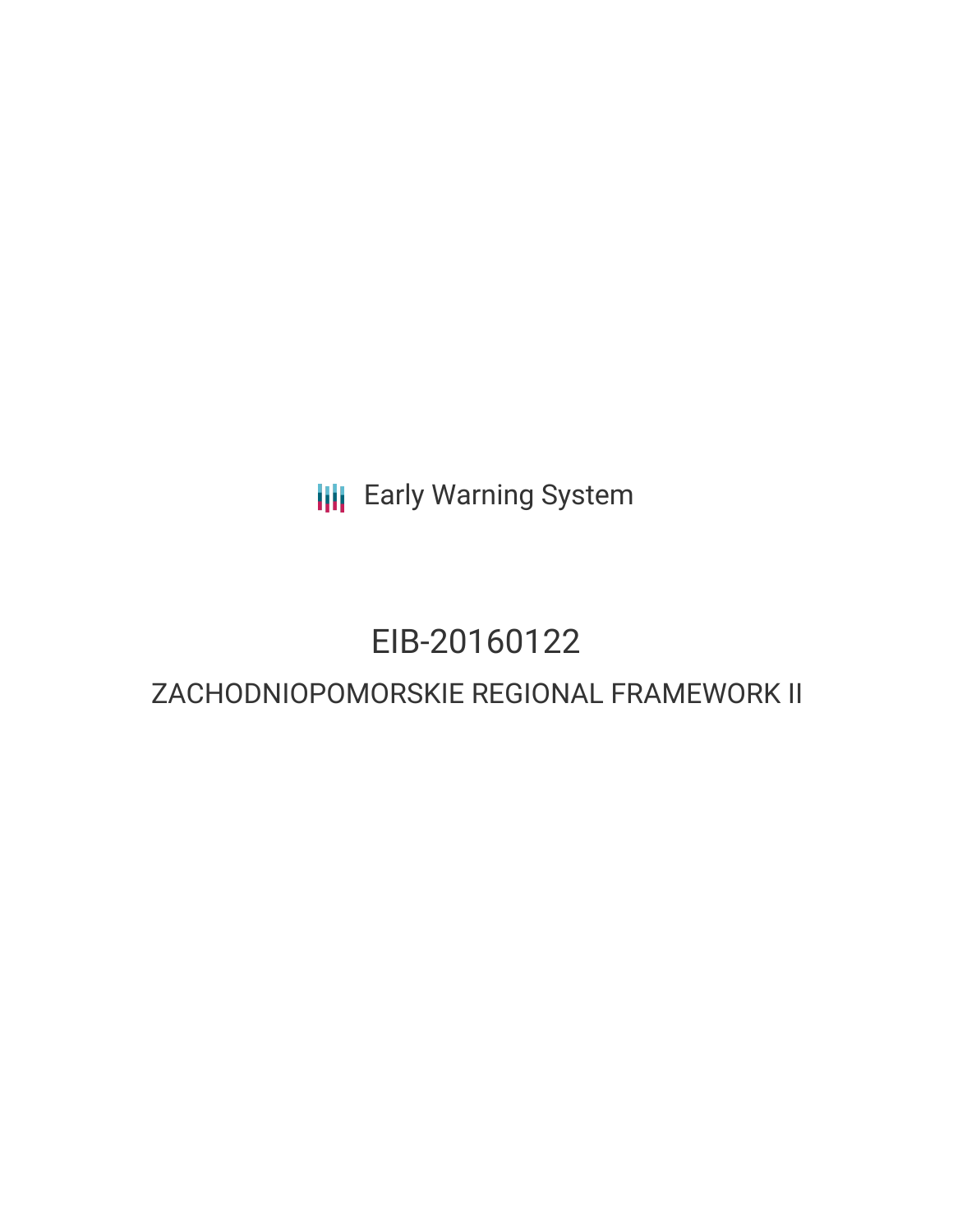#### **Quick Facts**

| <b>Countries</b>               | Poland                                  |
|--------------------------------|-----------------------------------------|
| <b>Specific Location</b>       | Zachodniopomorskie                      |
| <b>Financial Institutions</b>  | European Investment Bank (EIB)          |
| <b>Status</b>                  | Proposed                                |
| <b>Bank Risk Rating</b>        |                                         |
| <b>Borrower</b>                | WOJEWODZTWO ZACHODNIOPOMORSKIE          |
| <b>Sectors</b>                 | Construction, Infrastructure, Transport |
| <b>Investment Type(s)</b>      | Loan                                    |
| <b>Investment Amount (USD)</b> | \$70.27 million                         |
| <b>Project Cost (USD)</b>      | $$281.06$ million                       |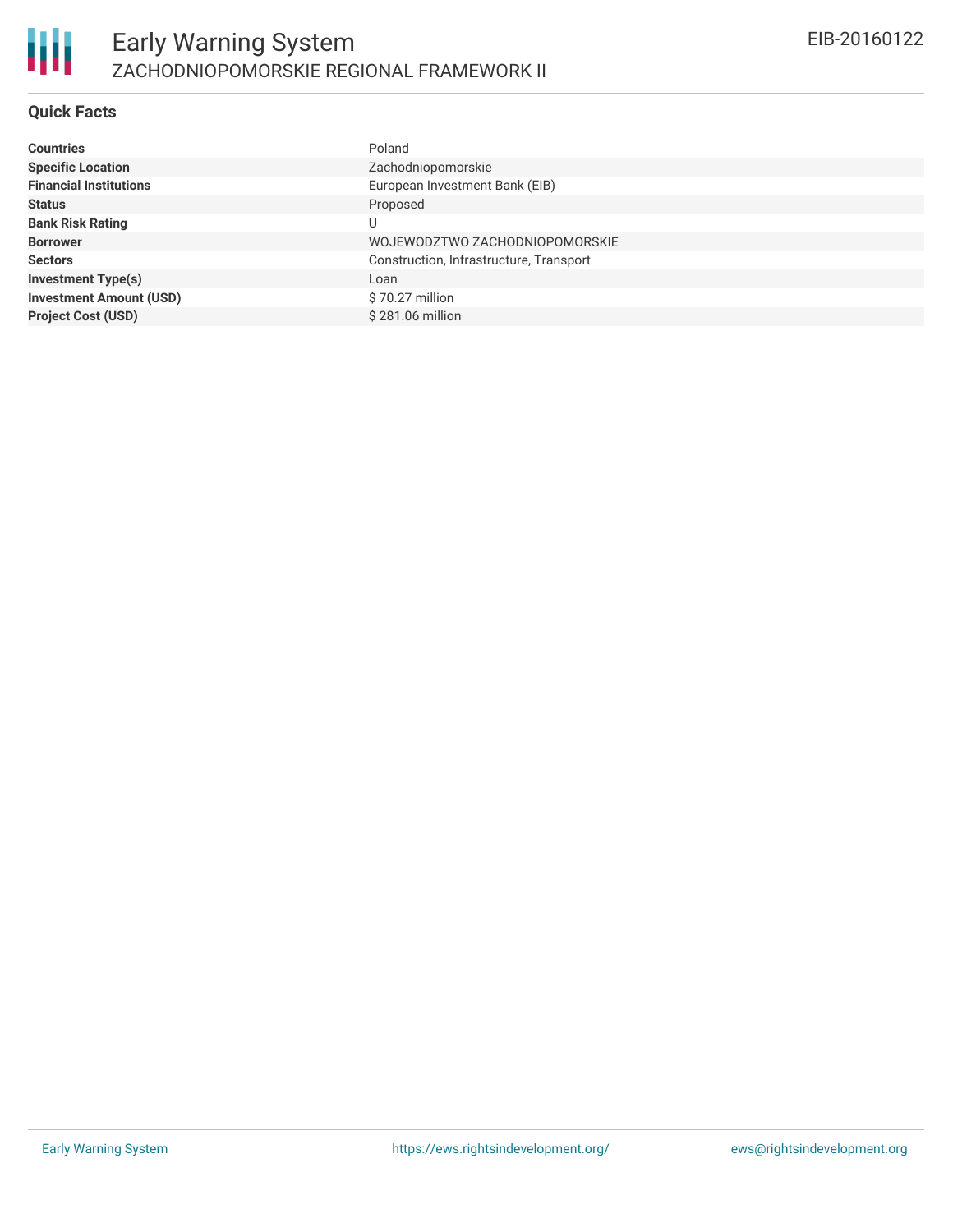

#### **Project Description**

This project provides financing to support road safety improvements, sustainable mobility, culture, health and public buildings, included in the current investment programme of the Zachodniopomorskie region in Poland. This is a sub-project of "Poland Regional Infrastructure Programme".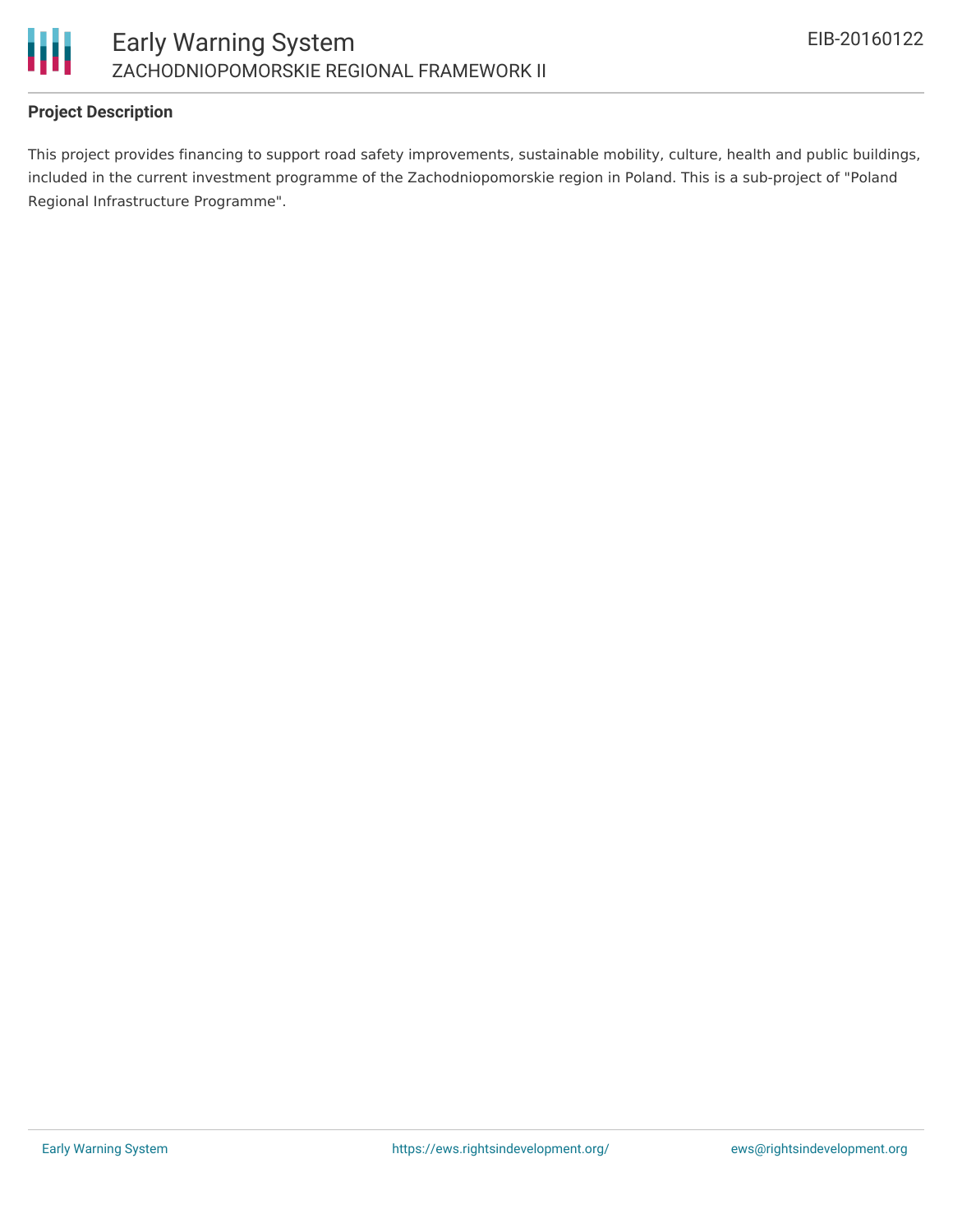

#### **Investment Description**

European Investment Bank (EIB)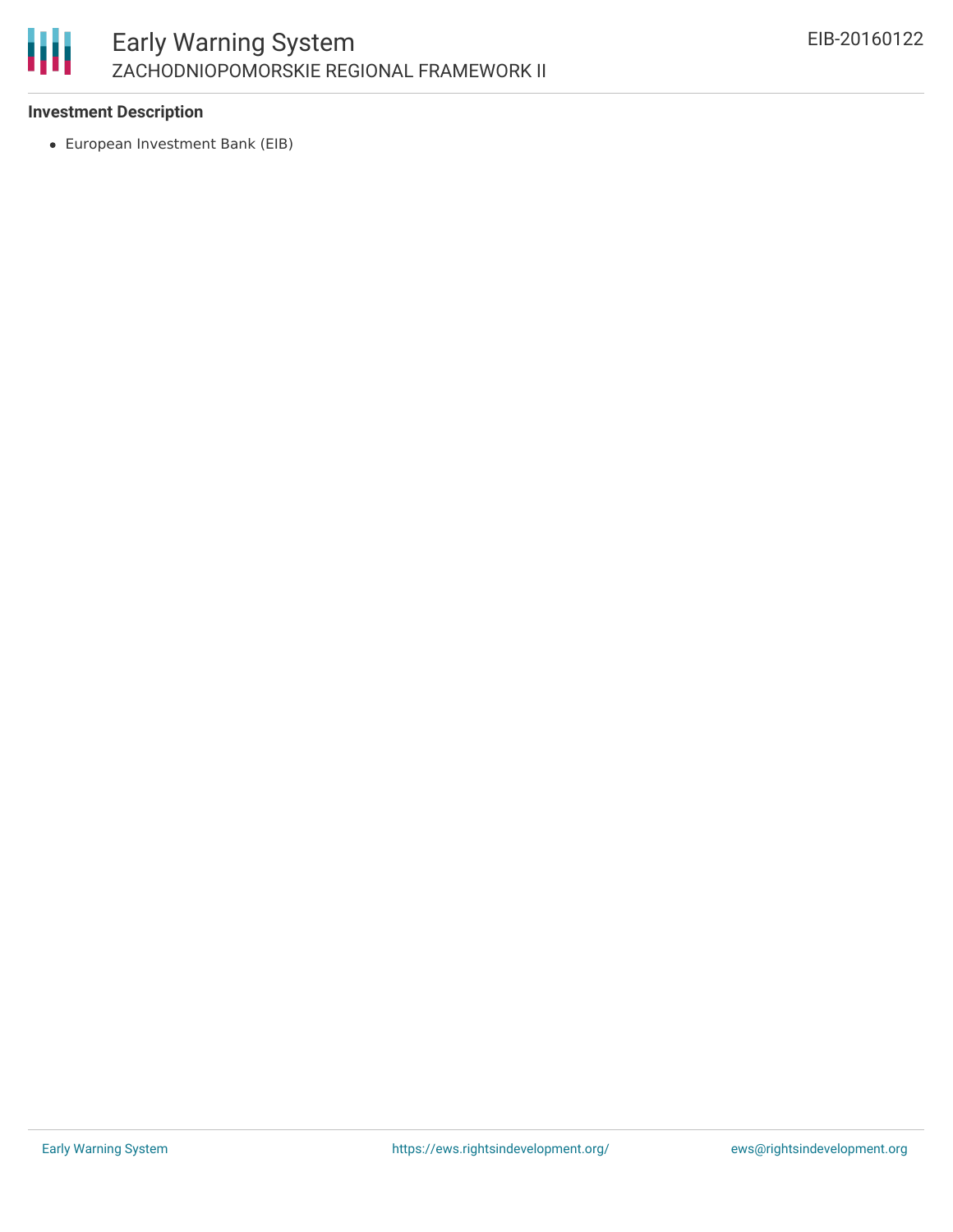#### **Contact Information**

\*No contacts available at time of disclosure\*

#### ACCOUNTABILITY MECHANISM OF EIB

The EIB Complaints Mechanism is designed to facilitate and handle complaints against the EIB by individuals, organizations or corporations affected by EIB activities. When exercising the right to lodge a complaint against the EIB, any member of the public has access to a two-tier procedure, one internal - the Complaints Mechanism Office - and one external - the European Ombudsman. A complaint can be lodged via a written communication addressed to the Secretary General of the EIB, via email to the dedicated email address complaints@eib.org, by completing the online complaint form available at the following address: http://www.eib.org/complaints/form, via fax or delivered directly to the EIB Complaints Mechanism Division, any EIB local representation office or any EIB staff. For further details, check:

http://www.eib.org/attachments/strategies/complaints\_mechanism\_policy\_en.pdf

When dissatisfied with a complaint to the EIB Complaints Mechanism, citizens can then turn towards the European Ombudsman. A memorandum of Understanding has been signed between the EIB and the European Ombudsman establishes that citizens (even outside of the EU if the Ombudsman finds their complaint justified) can turn towards the Ombudsman on issues related to 'maladministration' by the EIB. Note that before going to the Ombudsman, an attempt must be made to resolve the case by contacting the EIB. In addition, the complaint must be made within two years of the date when the facts on which your complaint is based became known to you. You can write to the Ombudsman in any of the languages of the European Union. Additional details, including filing requirements and complaint forms, are available at: http://www.ombudsman.europa.eu/atyourservice/interactiveguide.faces